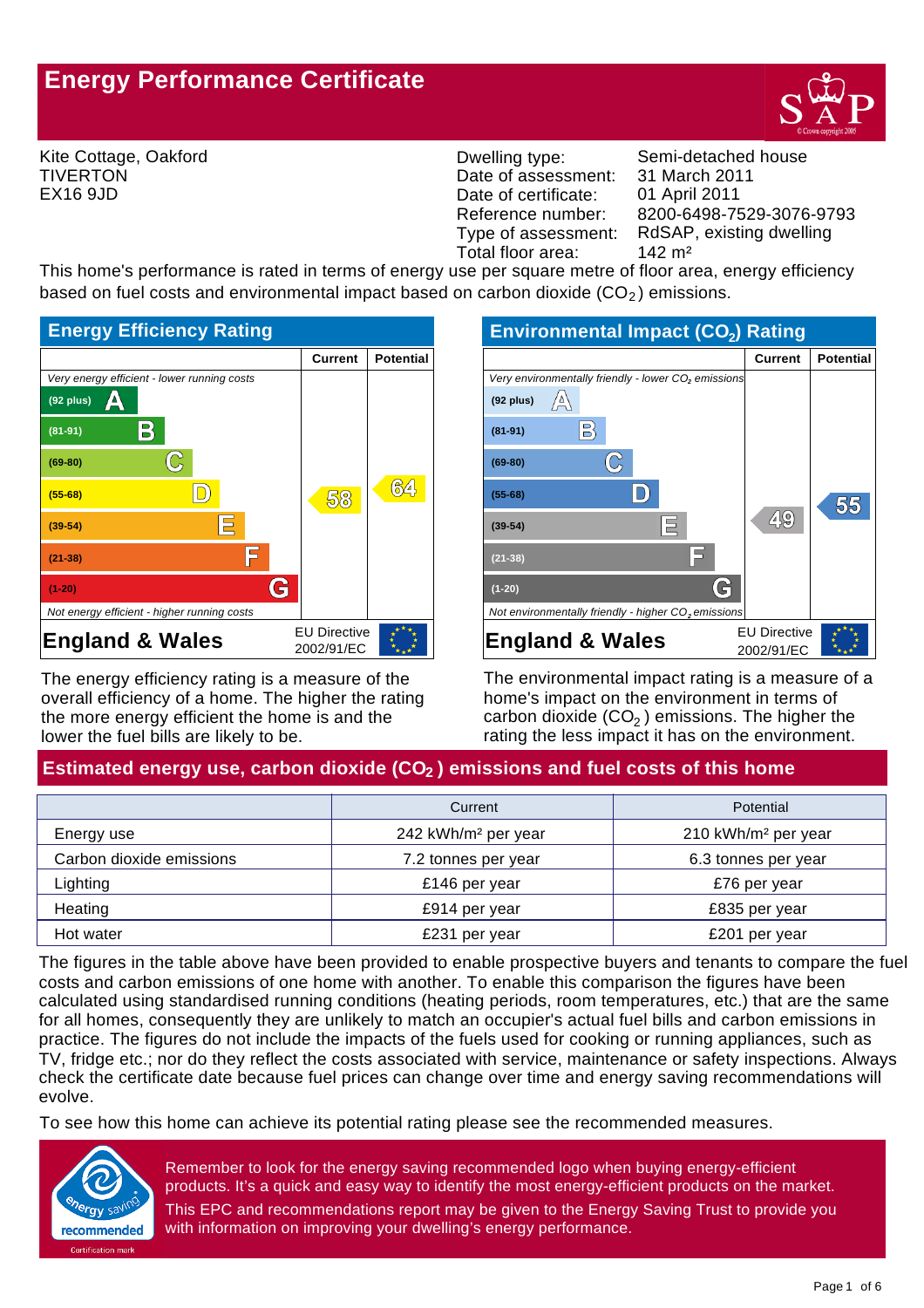## **About this document**

The Energy Performance Certificate for this dwelling was produced following an energy assessment undertaken by a qualified assessor, accredited by Northgate Information Solutions, to a scheme authorised by the Government. This certificate was produced using the RdSAP 2005 assessment methodology and has been produced under the Energy Performance of Buildings (Certificates and Inspections) (England and Wales) Regulations 2007 as amended. A copy of the certificate has been lodged on a national register.

| Assessor's accreditation number: | NGIS800252                                                |
|----------------------------------|-----------------------------------------------------------|
| Assessor's name:                 | Jonathan Baker                                            |
| Company name/trading name:       | Mr Jonathan Baker                                         |
| Address:                         | Whitton and Laing, 20, Queen Street, Exeter, EX4 3SN      |
|                                  | $\sim$ . $\sim$ $\sim$ $\sim$ $\sim$ $\sim$ $\sim$ $\sim$ |

Phone number: Fax number: E-mail address: Related party disclosure: No related party

j.baker@whittonandlaing.com 01392 423604 01392 285094

## **If you have a complaint or wish to confirm that the certificate is genuine**

Details of the assessor and the relevant accreditation scheme are as above. You can get contact details of the accreditation scheme from their website at http://www.northgate-dea.co.uk/ together with details of their procedures for confirming authenticity of a certificate and for making a complaint.

## **About the building's performance ratings**

The ratings on the certificate provide a measure of the building's overall energy efficiency and its environmental impact, calculated in accordance with a national methodology that takes into account factors such as insulation, heating and hot water systems, ventilation and fuels used. The average Energy Efficiency Rating for a dwelling in England and Wales is band E (rating 46).

Not all buildings are used in the same way, so energy ratings use 'standard occupancy' assumptions which may be different from the specific way you use your home. Different methods of calculation are used for homes and for other buildings. Details can be found at www.communities.gov.uk/epbd.

Buildings that are more energy efficient use less energy, save money and help protect the environment. A building with a rating of 100 would cost almost nothing to heat and light and would cause almost no carbon emissions. The potential ratings on the certificate describe how close this building could get to 100 if all the cost effective recommended improvements were implemented.

## **About the impact of buildings on the environment**

One of the biggest contributors to global warming is carbon dioxide. The way we use energy in buildings causes emissions of carbon. The energy we use for heating, lighting and power in homes produces over a quarter of the UK's carbon dioxide emissions and other buildings produce a further one-sixth.

The average household causes about 6 tonnes of carbon dioxide every year. Adopting the recommendations in this report can reduce and protect the environment. You could reduce emissions even more by switching to renewable energy sources. In addition there are many simple everyday measures that will save money, improve comfort and reduce the impact on the environment. Some examples are given at the end of this report.



#### **Click www.epcadviser.direct.gov.uk our online tool which uses information from this EPC to show you how to save money on your fuel bills.**

Further information about Energy Performance Certificates can be found under Frequently Asked Questions at www.epcregister.com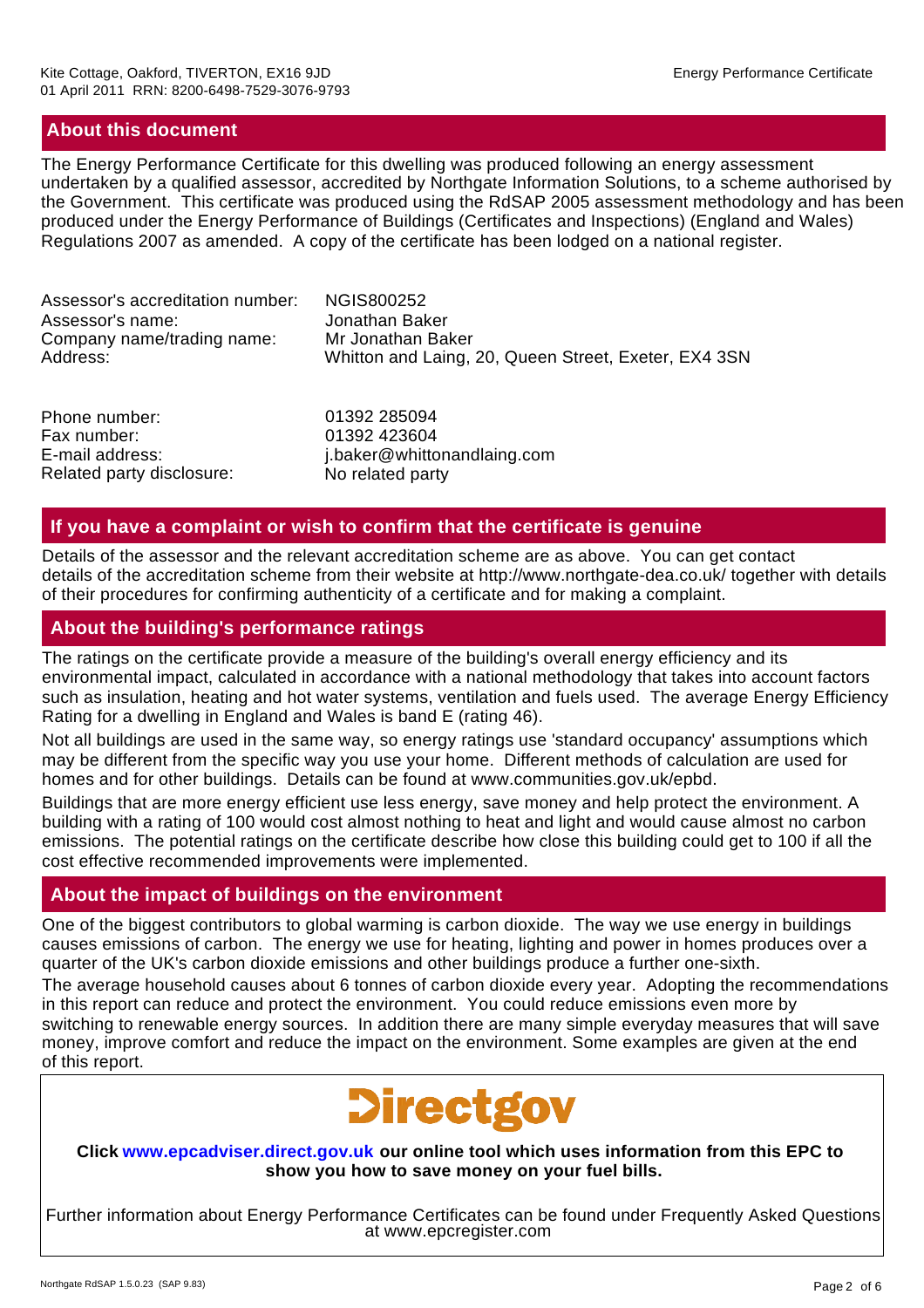## **Recommended measures to improve this home's energy performance**

Kite Cottage, Oakford **TIVERTON** EX16 9JD

Date of certificate: 01 April 2011 Reference number: 8200-6498-7529-3076-9793

## **Summary of this home's energy performance related features**

The table below gives an assessment of the key individual elements that have an impact on this home's energy and environmental performance. Each element is assessed by the national calculation methodology against the following scale: Very poor / Poor / Average / Good / Very good. The assessment does not take into consideration the physical condition of any element. 'Assumed' means that the insulation could not be inspected and an assumption has been made in the methodology based on age and type of construction.

| Element                                         | Description                                            | Current performance      |               |
|-------------------------------------------------|--------------------------------------------------------|--------------------------|---------------|
|                                                 |                                                        | <b>Energy Efficiency</b> | Environmental |
| Walls                                           | Sandstone, as built, insulated (assumed)               | Good                     | Good          |
| Roof                                            | Roof room(s), insulated (assumed)                      | Good                     | Good          |
| Floor                                           | Suspended, no insulation (assumed)                     |                          |               |
| <b>Windows</b>                                  | Fully double glazed                                    | Average                  | Average       |
| Main heating                                    | Boiler and radiators, oil                              | Average                  | Average       |
| Main heating controls                           | Programmer, room thermostat and TRVs                   | Good                     | Good          |
| Secondary heating                               | Room heaters, dual fuel (mineral and wood)             | $\blacksquare$           |               |
| Hot water                                       | From main system                                       | Average                  | Average       |
| Lighting                                        | Low energy lighting in 9% of fixed outlets             | Very poor                | Very poor     |
| <b>Current energy efficiency rating</b><br>D 58 |                                                        |                          |               |
|                                                 | Current environmental impact (CO <sub>2</sub> ) rating |                          | E 49          |

## **Low and zero carbon energy sources**

None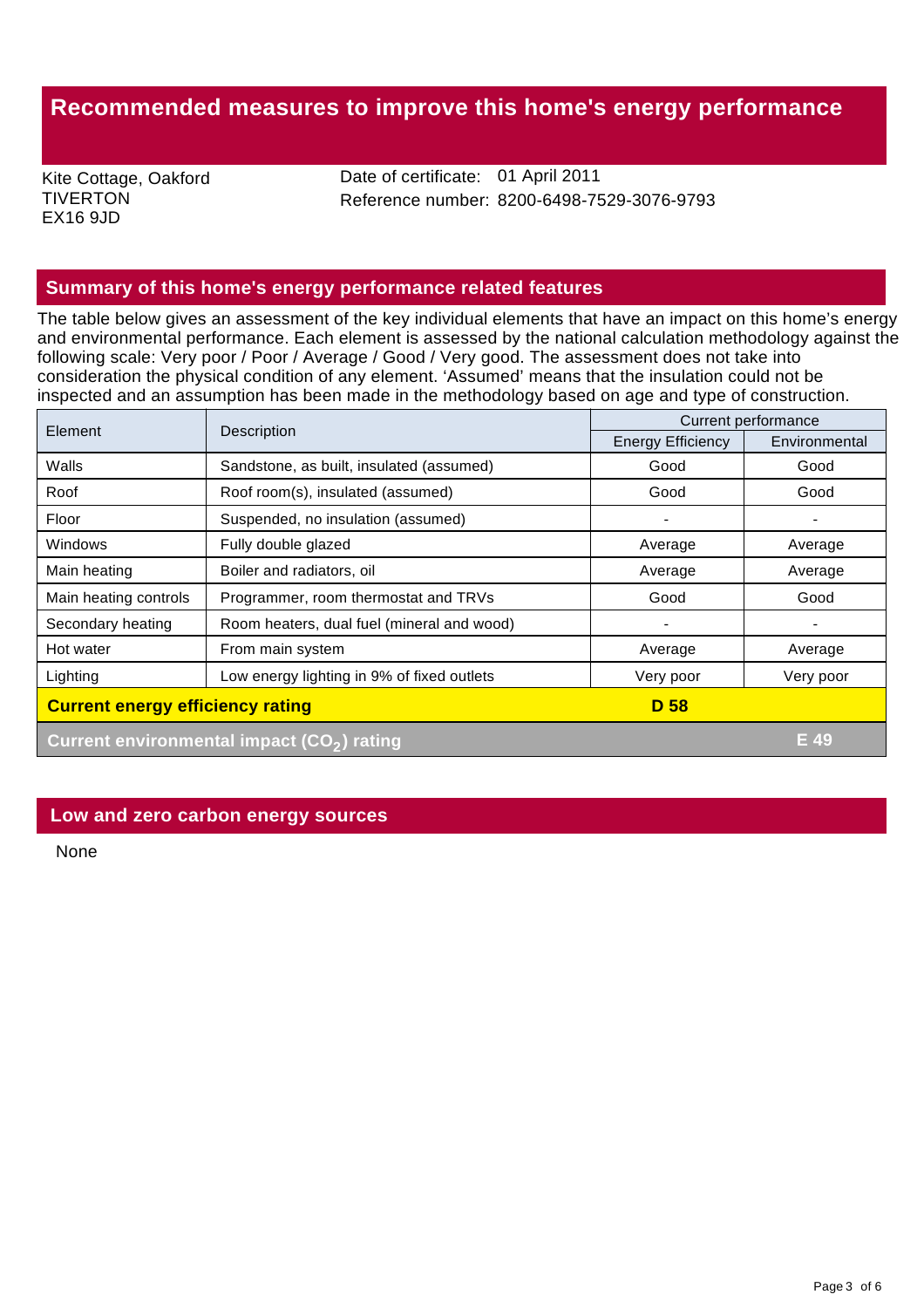## **Recommendations**

The measures below are cost effective. The performance ratings after improvement listed below are cumulative, that is they assume the improvements have been installed in the order that they appear in the table.

| Lower cost measures (up to £500)                         | <b>Typical savings</b> | Performance ratings after improvement |                      |
|----------------------------------------------------------|------------------------|---------------------------------------|----------------------|
|                                                          | per year               | Energy efficiency                     | Environmental impact |
| Low energy lighting for all fixed outlets                | £50                    | D 60                                  | E 50                 |
| Sub-total                                                | £50                    |                                       |                      |
| <b>Higher cost measures</b>                              |                        |                                       |                      |
| Replace boiler with new<br>2<br>condensing boiler        | £129                   | D 64                                  | D 55                 |
| Total                                                    | £179                   |                                       |                      |
| <b>D</b> 64<br><b>Potential energy efficiency rating</b> |                        |                                       |                      |
| Potential environmental impact (CO <sub>2</sub> ) rating |                        |                                       | D 55                 |

## **Further measures to achieve even higher standards**

The further measures listed below should be considered in addition to those already specified if aiming for the highest possible standards for this home. However you should check the conditions in any covenants, planning conditions, warranties or sale contracts.

| 3 Solar water heating                                       | £42  | D 65 | D 57 |
|-------------------------------------------------------------|------|------|------|
| 4 Solar photovoltaic panels, 2.5 kWp                        | £201 | C 73 | D 64 |
| 5 Wind turbine                                              | £57  | C 75 | D 66 |
| <b>Enhanced energy efficiency rating</b><br>C <sub>75</sub> |      |      |      |
| Enhanced environmental impact (CO <sub>2</sub> ) rating     |      |      | D 66 |

Improvements to the energy efficiency and environmental impact ratings will usually be in step with each other. However, they can sometimes diverge because reduced energy costs are not always accompanied by a reduction in carbon dioxide (CO $_{2}$ ) emissions.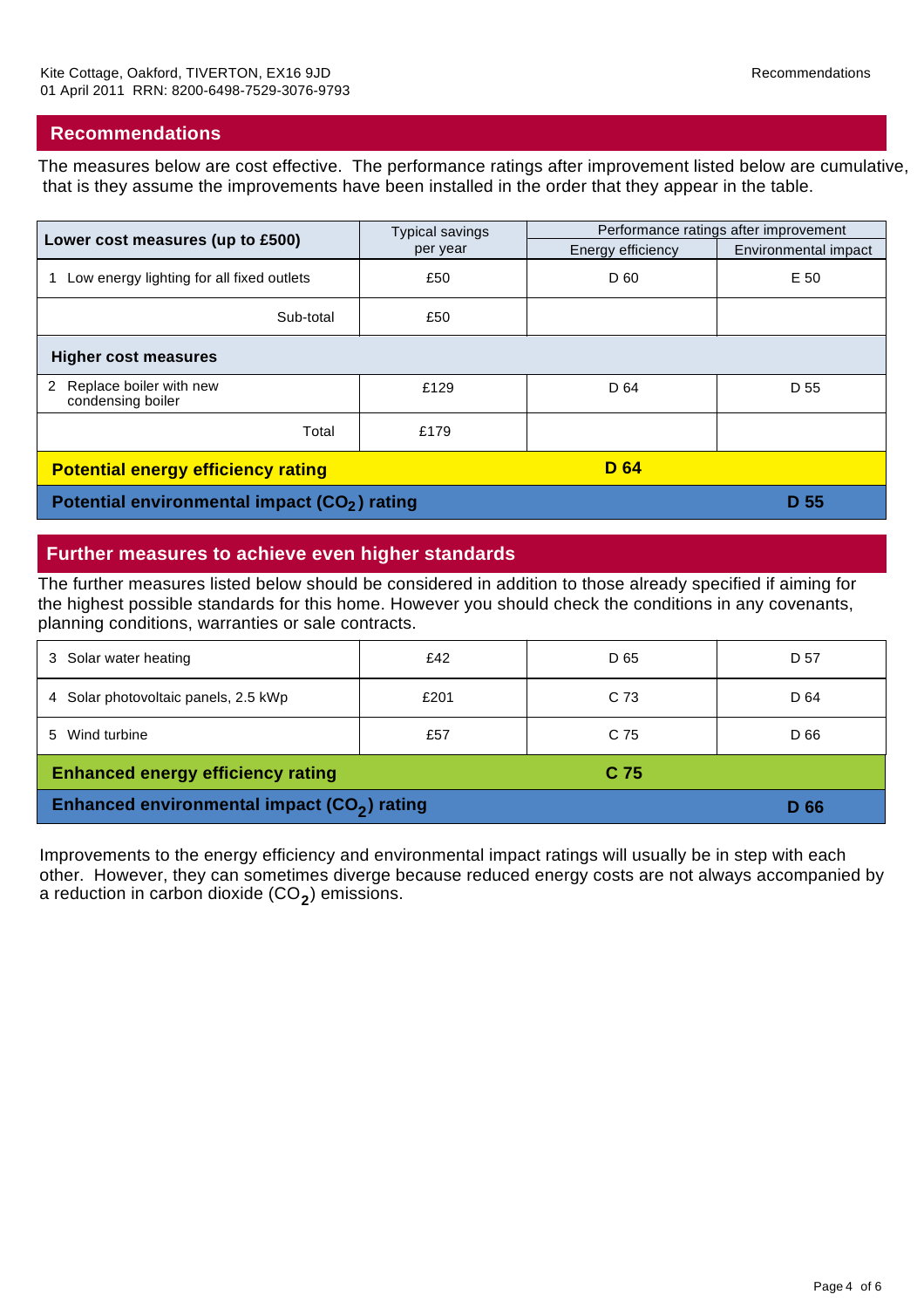## **About the cost effective measures to improve this home's performance ratings**

If you are a tenant, before undertaking any work you should check the terms of your lease and obtain approval from your landlord if the lease either requires it, or makes no express provision for such work.

## **Lower cost measures (typically up to £500 each)**

These measures are relatively inexpensive to install and are worth tackling first. Some of them may be installed as DIY projects. DIY is not always straightforward, and sometimes there are health and safety risks, so take advice before carrying out DIY improvements.

## **1 Low energy lighting**

Replacement of traditional light bulbs with energy saving recommended ones will reduce lighting costs over the lifetime of the bulb, and they last up to 12 times longer than ordinary light bulbs. Also consider selecting low energy light fittings when redecorating; contact the Lighting Association for your nearest stockist of Domestic Energy Efficient Lighting Scheme fittings.

## **Higher cost measures (typically over £500 each)**

## **2 New condensing boiler**

A condensing boiler is capable of much higher efficiencies than other types of boiler, meaning it will burn less fuel to heat this property. This improvement is most appropriate when the existing central heating boiler needs repair or replacement, but there may be exceptional circumstances making this impractical. Condensing boilers need a drain for the condensate which limits their location; remember this when considering remodelling the room containing the existing boiler even if the latter is to be retained for the time being (for example a kitchen makeover). Building Regulations apply to this work, so your local authority building control department should be informed, unless the installer is registered with a competent persons scheme<sup>1</sup>, and can therefore self-certify the work for Building Regulation compliance. Ask a qualified heating engineer to explain the options.

## **About the further measures to achieve even higher standards**

Further measures that could deliver even higher standards for this home. You should check the conditions in any covenants, planning conditions, warranties or sale contracts before undertaking any of these measures. If you are a tenant, before undertaking any work you should check the terms of your lease and obtain approval from your landlord if the lease either requires it, or makes no express provision for such work.

## **3 Solar water heating**

A solar water heating panel, usually fixed to the roof, uses the sun to pre-heat the hot water supply. This will significantly reduce the demand on the heating system to provide hot water and hence save fuel and money. The Solar Trade Association has up-to-date information on local installers and any grant that may be available.

## **4 Solar photovoltaic (PV) panels**

A solar PV system is one which converts light directly into electricity via panels placed on the roof with no waste and no emissions. This electricity is used throughout the home in the same way as the electricity purchased from an energy supplier. The British Photovoltaic Association has up-to-date information on local installers who are qualified electricians and on any grant that may be available. Planning restrictions may apply in certain neighbourhoods and you should check this with the local authority. Building Regulations apply to this work, so your local authority building control department should be informed, unless the installer is appropriately qualified and registered as such with a competent persons scheme<sup>1</sup>, and can therefore selfcertify the work for Building Regulation compliance. The assessment does not include the effect of any feed-in tariff, which could appreciably increase the savings that are shown on this EPC for solar photovoltaic panels.

## **5 Wind turbine**

A wind turbine provides electricity from wind energy. This electricity is used throughout the home in the same way as the electricity purchased from an energy supplier. The British Wind Energy Association has up-to-date information on suppliers of small-scale wind systems and any grant that may be available. Planning restrictions may apply and you should check this with the local authority. Building Regulations apply to this work, so your local authority building control department should be informed, unless the installer is appropriately qualified and registered as such with a competent persons scheme<sup>1</sup>, and can therefore selfcertify the work for Building Regulation compliance. Wind turbines are not suitable for all properties. The system's effectiveness depends on local wind speeds and the presence of nearby obstructions, and a site survey should be undertaken by an accredited installer. The assessment does not include the effect of any feed-in tariff, which could appreciably increase the savings that are shown on this EPC for a wind turbine.